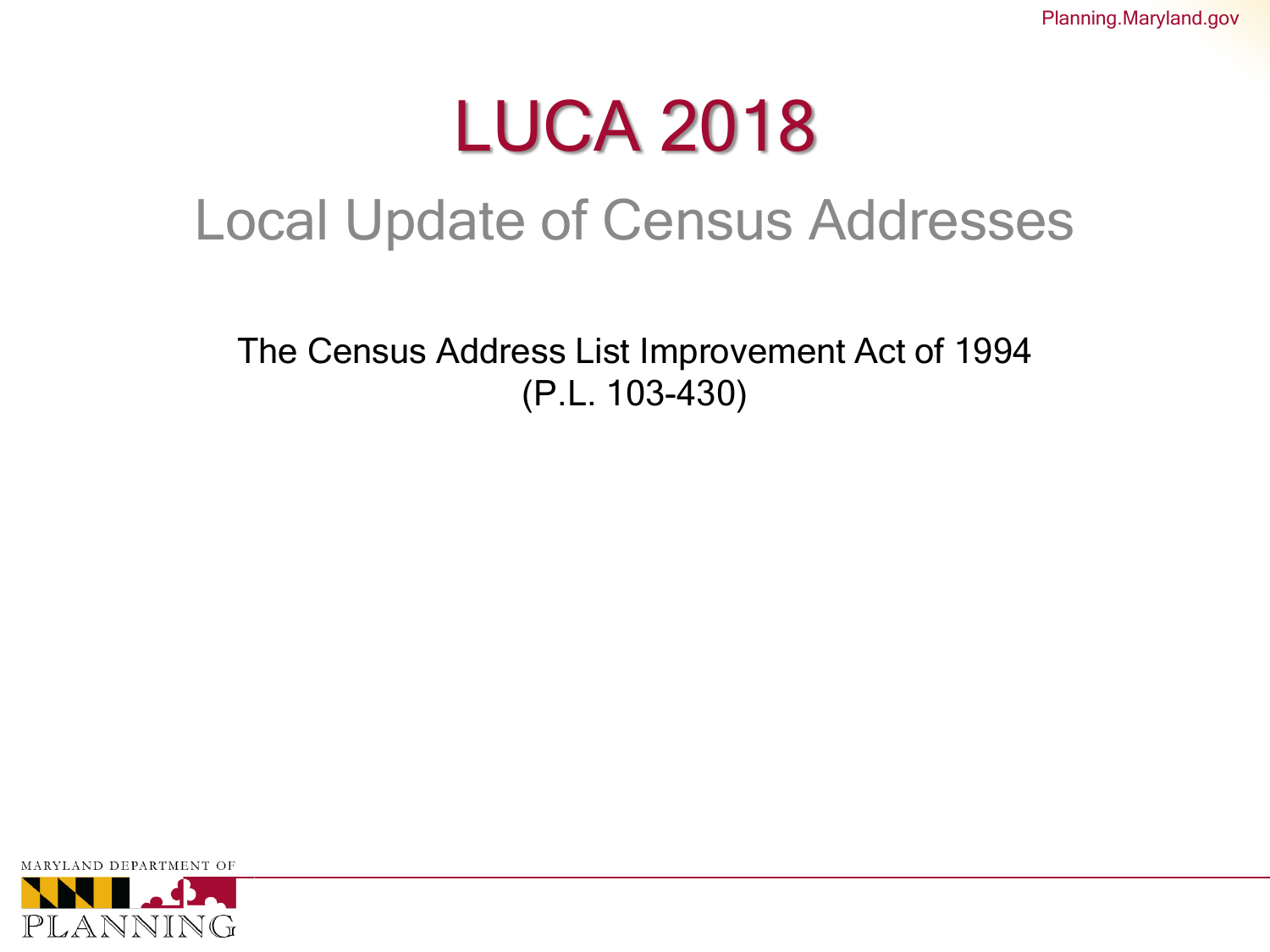## TIMELINE

- July 2017 Invitation and Registration
- December 2017 Deadline to Register
- February 2018 Materials Received
- June 1, 2018 Deadline for Changes
- August 2019 Feedback

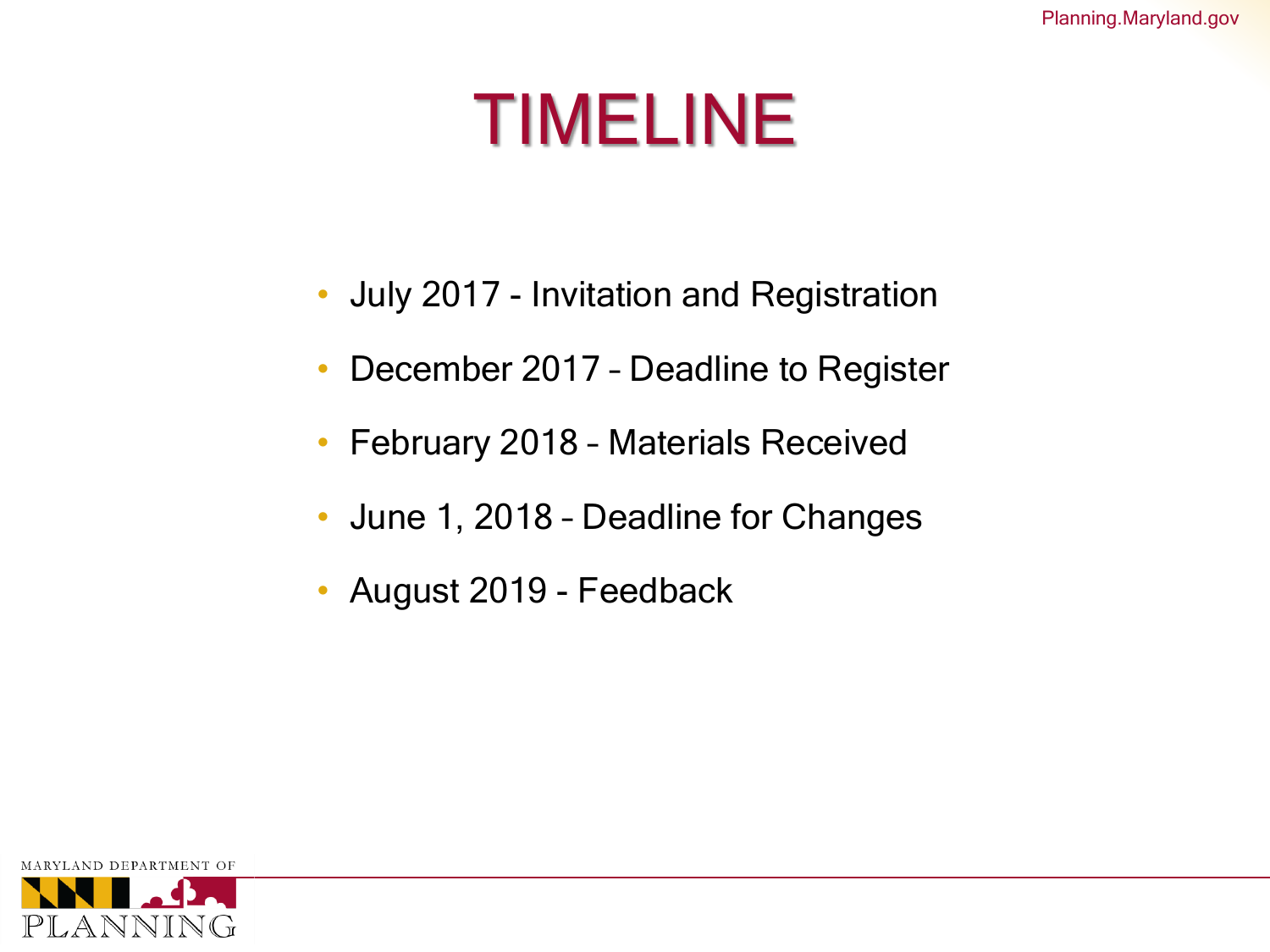## PARTICIPANTS

- States
- Counties
- Cities (incorporated places)
- Townships (minor civil divisions
- Federally recognized tribes with a reservation or off-reservation trust lands

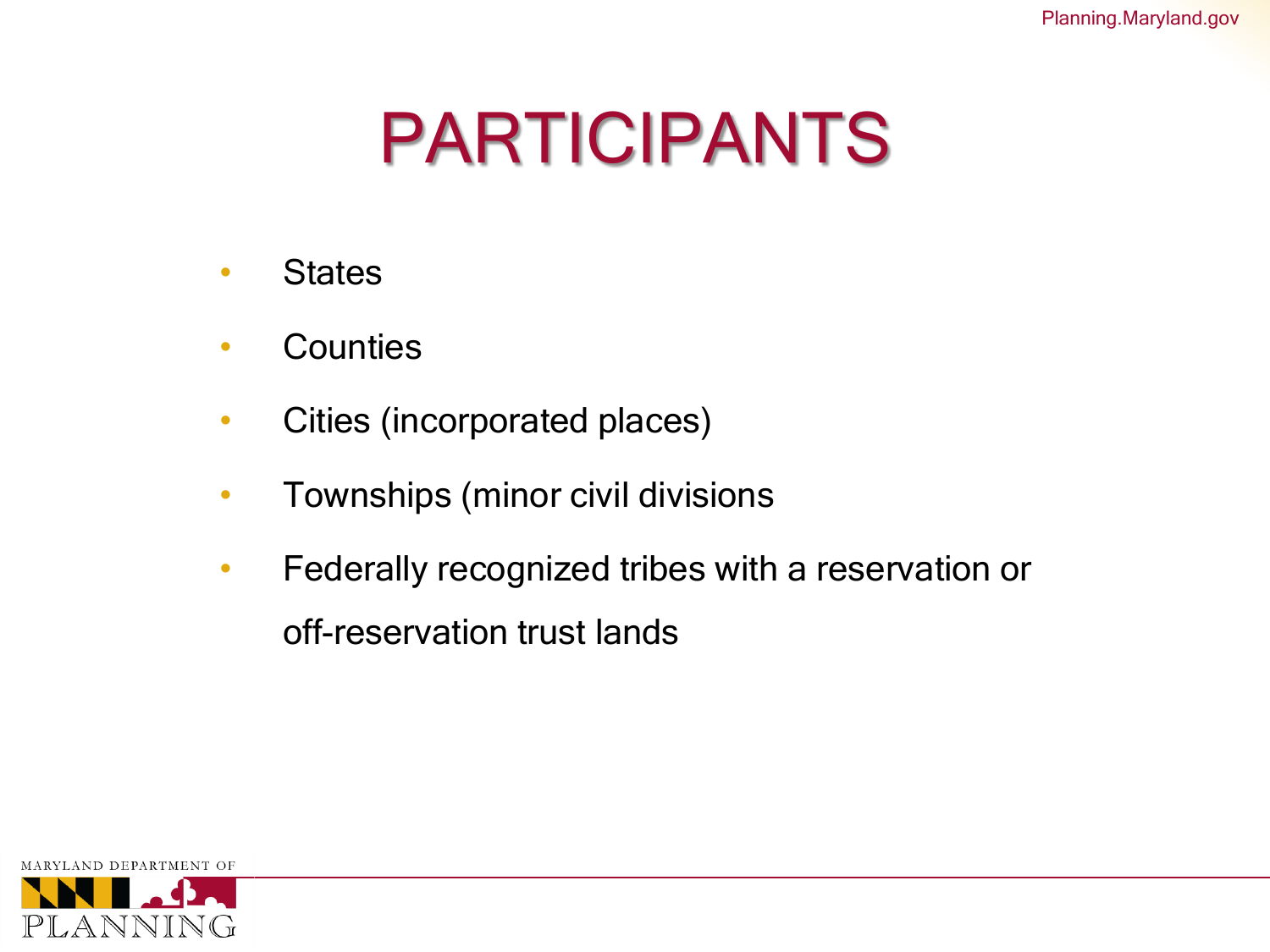# JURISDICTIONS

- St. Mary's County
- Dorchester County

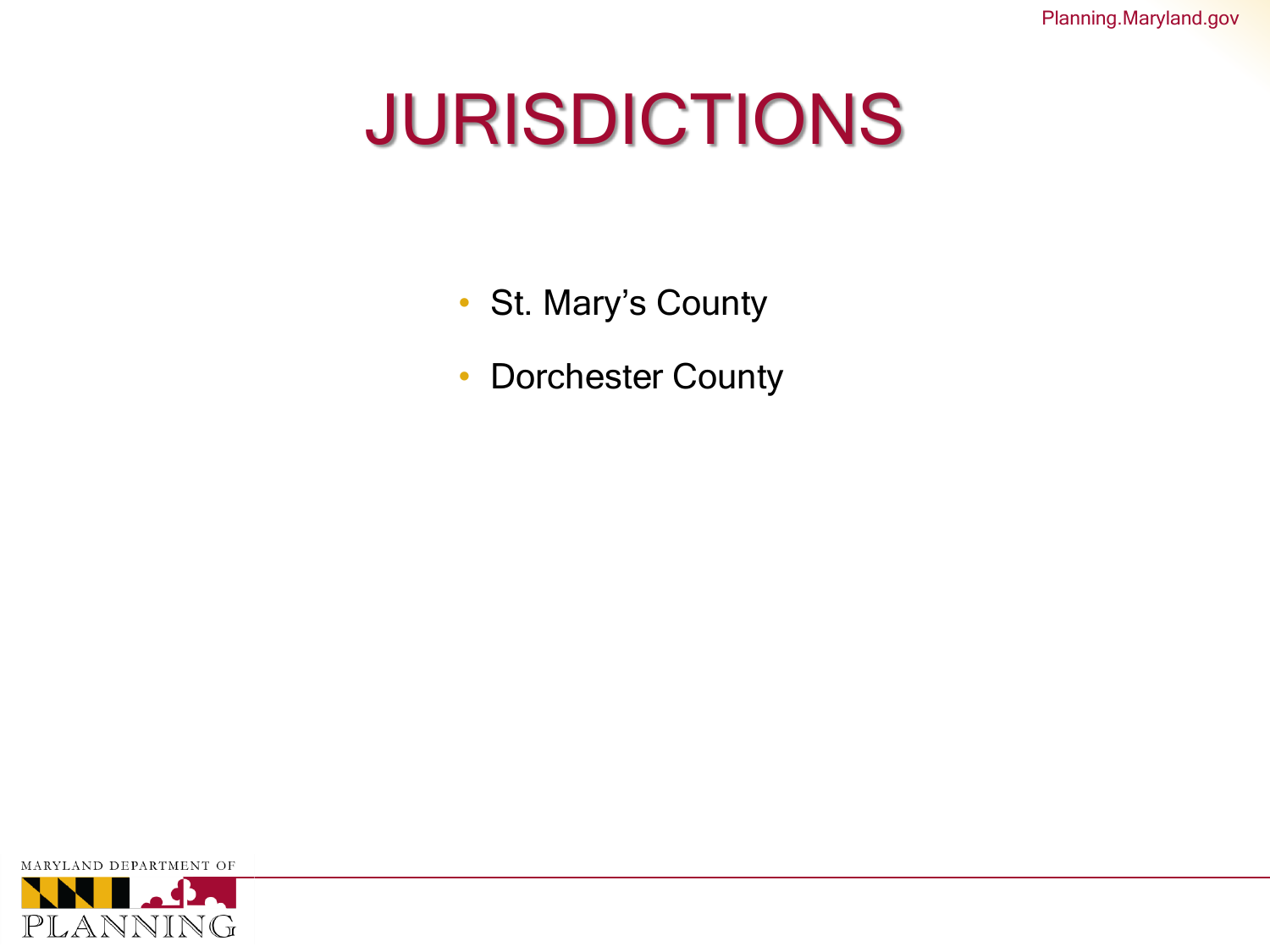#### PROCESS

- Cleaning of MD Property View files
- Compare Planning and Census data
- Add missing residential addresses
- Submit via SWIM

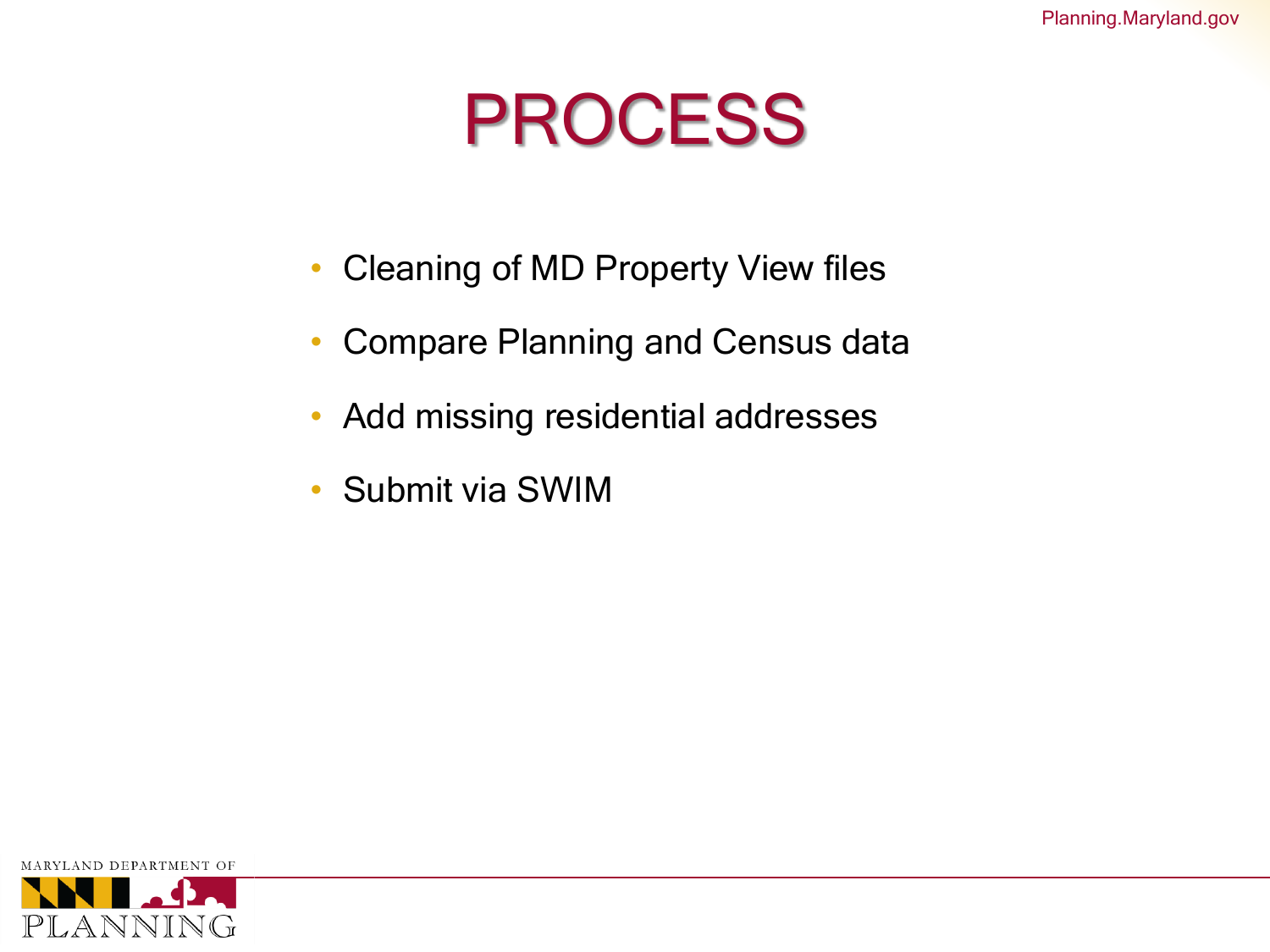# COMPLICATIONS

- Security
- Data formatting
- Software
- Time constraints

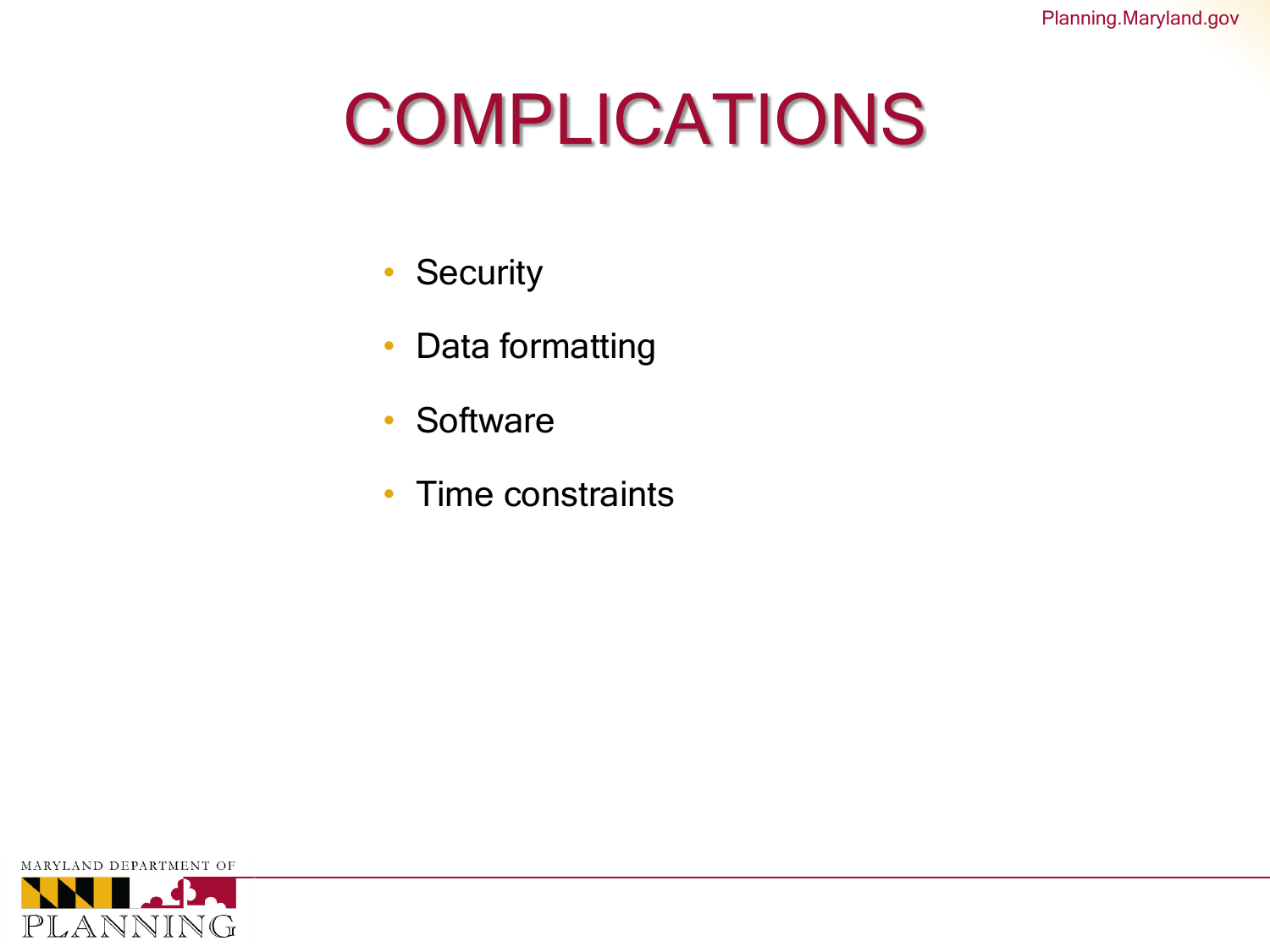#### PSAP

#### 2020 Census Participant Statistical Areas Program

Standard and Tribal Statistical Geographies.

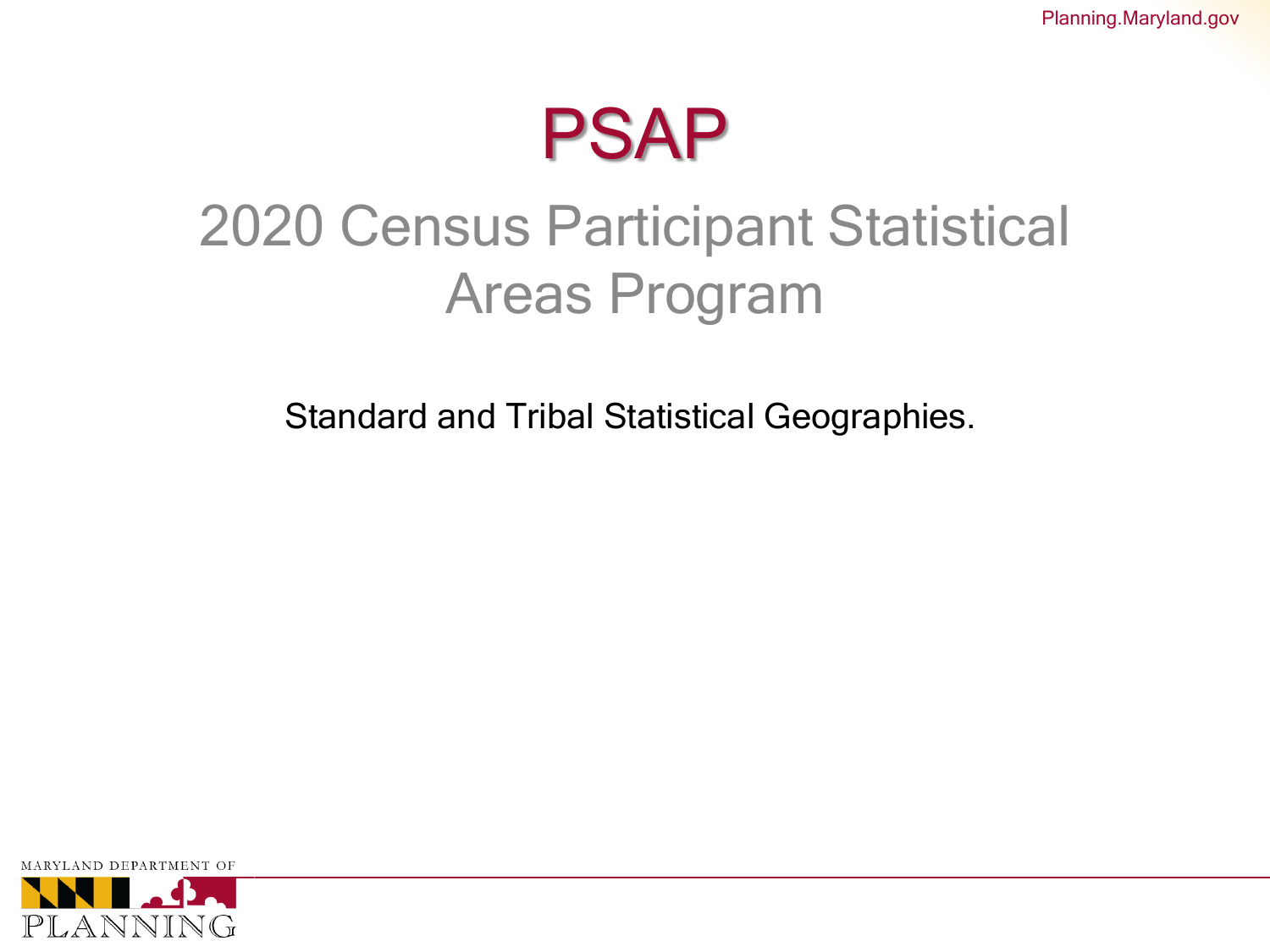### TIMELINE

- July 2018 Invitation materials sent
- Fall 2018 Final standard statistical areas criteria published
- January 2019 PSAP Delineation. 120 calendar days to submit updates
- July 2019 Delineation phase closeout
- January 2020 Verification phase

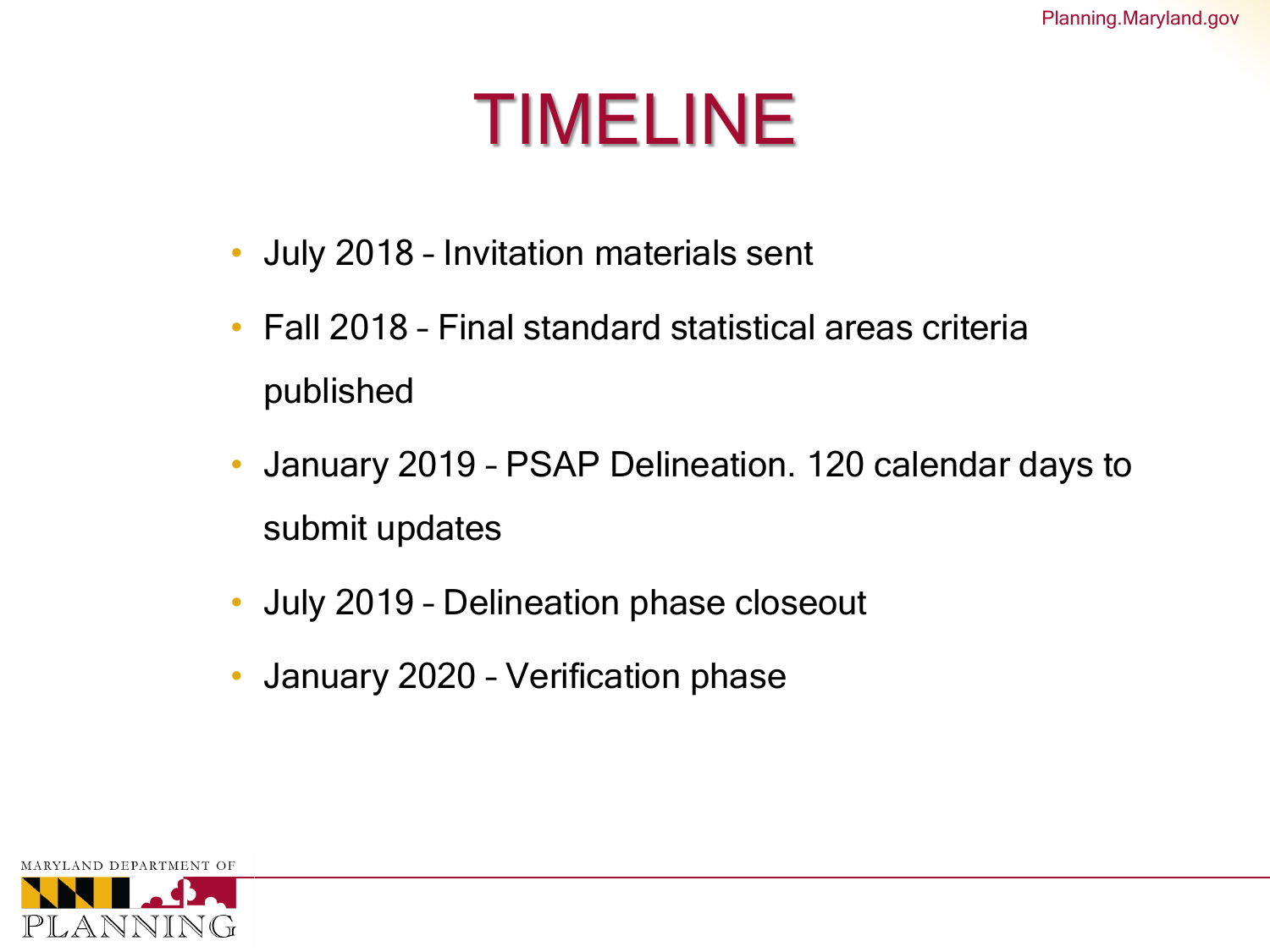#### PARTICIPANTS